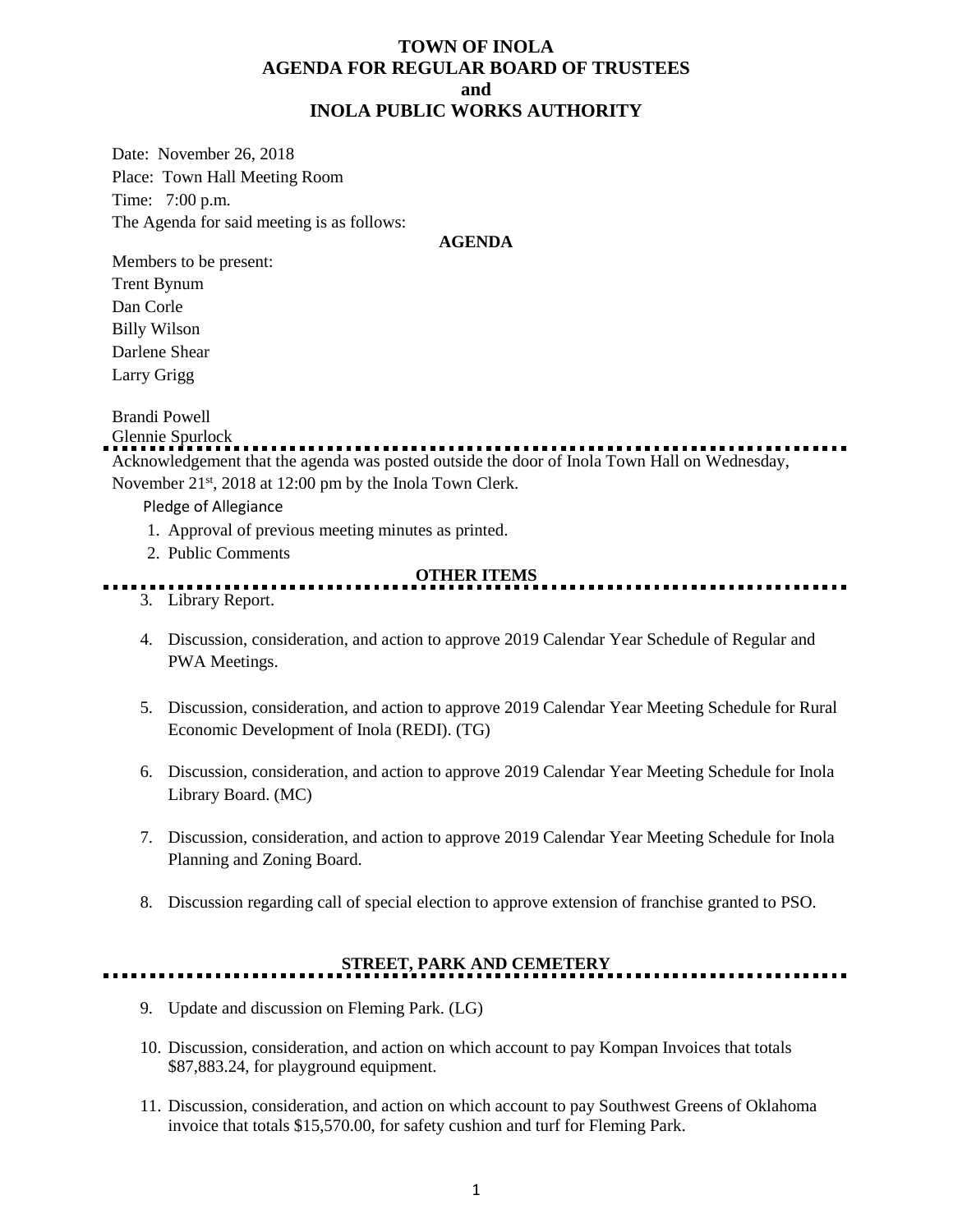#### **POLICE AND FIRE**

- 12. Discussion, consideration, and action to accept Brandon Verbeck's resignation, effective November  $4<sup>th</sup>$ , 2018. (BC)
	- 13. Discussion, consideration, and possible action regarding viscous dog at 120 C St SE #5. (Jannella Spurlock)

**FINANCE AND AUDIT** . . . . . . . . . . . . . . . . . . . . . . . . . .

- 14. Treasurer's Report.
- 15. Update on Sales Tax for the Year.
- 16. Motion to go into PWA.
- 17. Return from PWA.
- 18. Approval of purchase orders as initialed.

# **MAYOR'S COMMENTS**

19. Motion to adjourn.